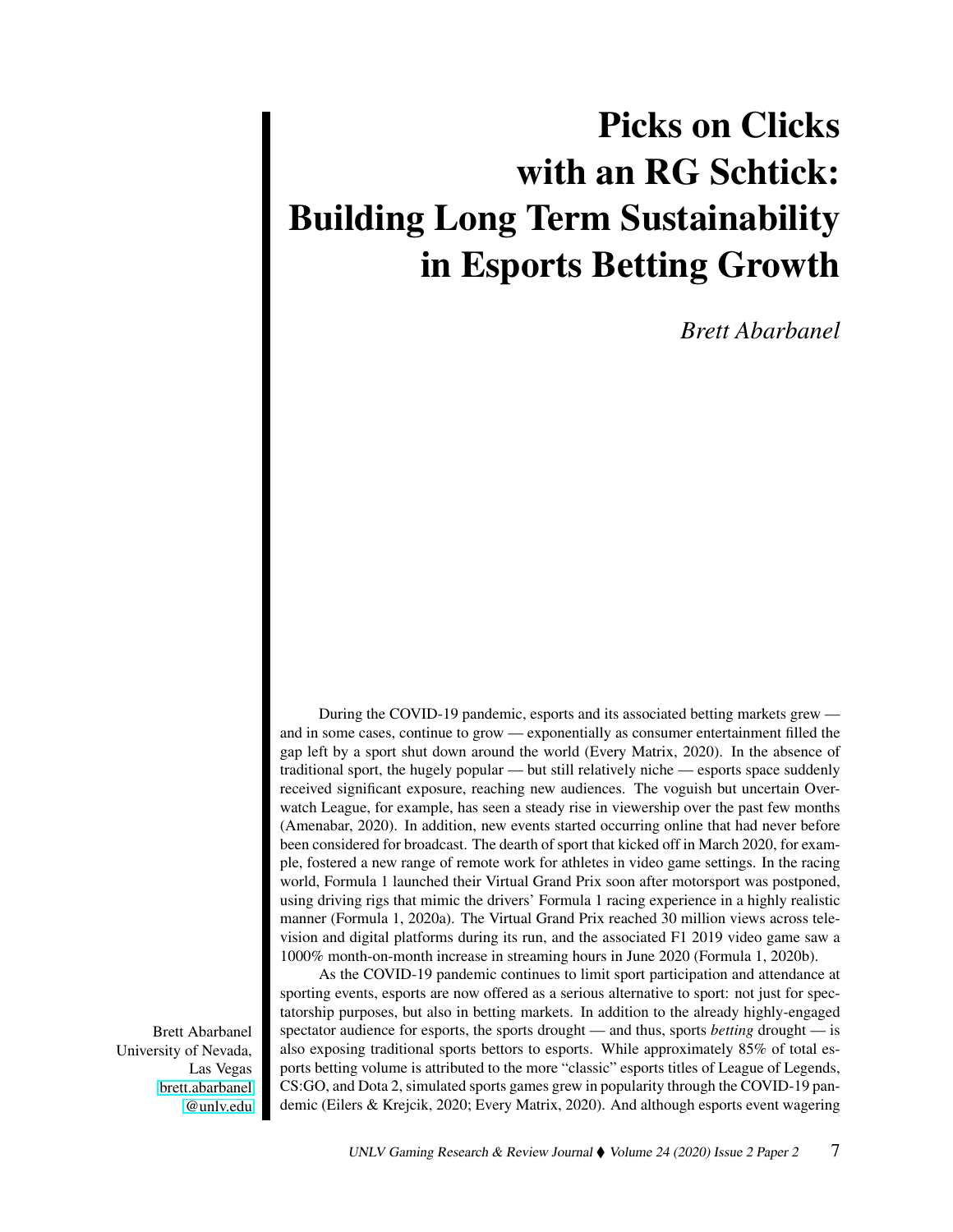in the US has not quite matched normal levels of sports wagering, esports and associated wagering has largely been resistant to COVID-19 economic pressures (Eilers & Krejcik, 2020).

What does all this, then, mean for gambling-focused organizations seeking to enter the esports and gaming space? What lessons from gambling should gaming and esports organizations be aware of as they embark on the hunt for gambling-related partners? What potential consumer impacts exist as brands, both endemic and non-endemic to esports and gaming, peddle their gambling wares?

A theme that you'll see throughout *The IGI COVID Papers* series is particularly relevant here. We all, individuals and organizations alike, must be nimble in change and adapting to potentially-unfamiliar spaces. And when it comes to something like esports, a crucial element to adaptation is to open your mind to learn about something that may be quite new. It's ok to admit ignorance and seek knowledge in this space. The esports and gaming community are infamous for being suspicious of outsiders, and "authenticity" is a rallying cry for marketers (Allenstein, Gediehn, Lehmann, & Singer, 2020). That is, marketers encourage brands to become actively involved in the community interests, not just "logo slap" for visibility (Semeraro, 2020). Ensuring that brand outreach connects with and demonstrates value to the community is important, particularly as esports spectatorship has grown through the COVID-19 pandemic and is expected to draw increased interest from outside brands and investors (Semeraro, 2020).

But a word of caution in the face of all this opportunity: it is much easier to get things wrong in a burgeoning gambling space than to get them right. This is particularly the case with esports and betting, since being "authentic" in a way that allows an organization to penetrate a community usually means they are appealing (intentional or not!) to the relatively large proportion of the audience and players that are younger, or even underage (NewZoo, 2020). Such issues are well-known in the gambling world, where long-standing extensive research has demonstrated youth vulnerability to problematic gambling behaviors (Derevensky, Gupta, Messerlian, & Gillespie, 2004). The backlash to marketing that targets youth (again, intentional or not!) is strong. And this backlash is not all moralistic; plenty is grounded in concrete research findings regarding potential harm. Rossi and Nairn (2020), for example, outline the ways in which esports betting advertising appeals to younger audiences in a way that other sport betting advertising does not. As a result, they argue, esports may be harboring a betting vertical that "quietly [spawns] a whole new generation of problem gamblers" (Rossi & Nairn, 2020). Widespread online campaigns can also easily capture audiences in places where it may be illegal to place wagers on esports events.

Problem-gambling-related harm is bad for consumers and businesses — don't get so wrapped up in this incredible growth that opportunity becomes exploitation, and longterm sustainability is harmed. Gambling companies should differentiate themselves from bad actors, much in the same way they do in other verticals. This involves an additional dimension in esports and gaming, stemming from the legal and moral debate surrounding loot boxes. At the core of this debate is the definition of gambling and the chance elements built into certain video game mechanisms (Abarbanel, 2018). The games community has largely pushed back against such practices, and jurisdictions around the world are reviewing the practice to determine if it constitutes legal gambling (see, e.g., Cerulli-Harms, Münsch, Thorun, Michaelsen, & Hausemer, 2020; Department for Digital Culture Media & Sport, 2020). Gambling organizations can differentiate away from the pall of this stigma by showing the ways in which they operate with clear regulatory compliance, and outlining the consumer protection measures they have in place. The same key "authenticity" theme of esports marketing is relevant here, too, as brands can build around safer gambling practices (dyve [dyveagency], 2020) and become, as Salsburg (2020) has so aptly termed, "The Volvo of Gaming". Building a long-term, trusted reputation is more beneficial than short term gain.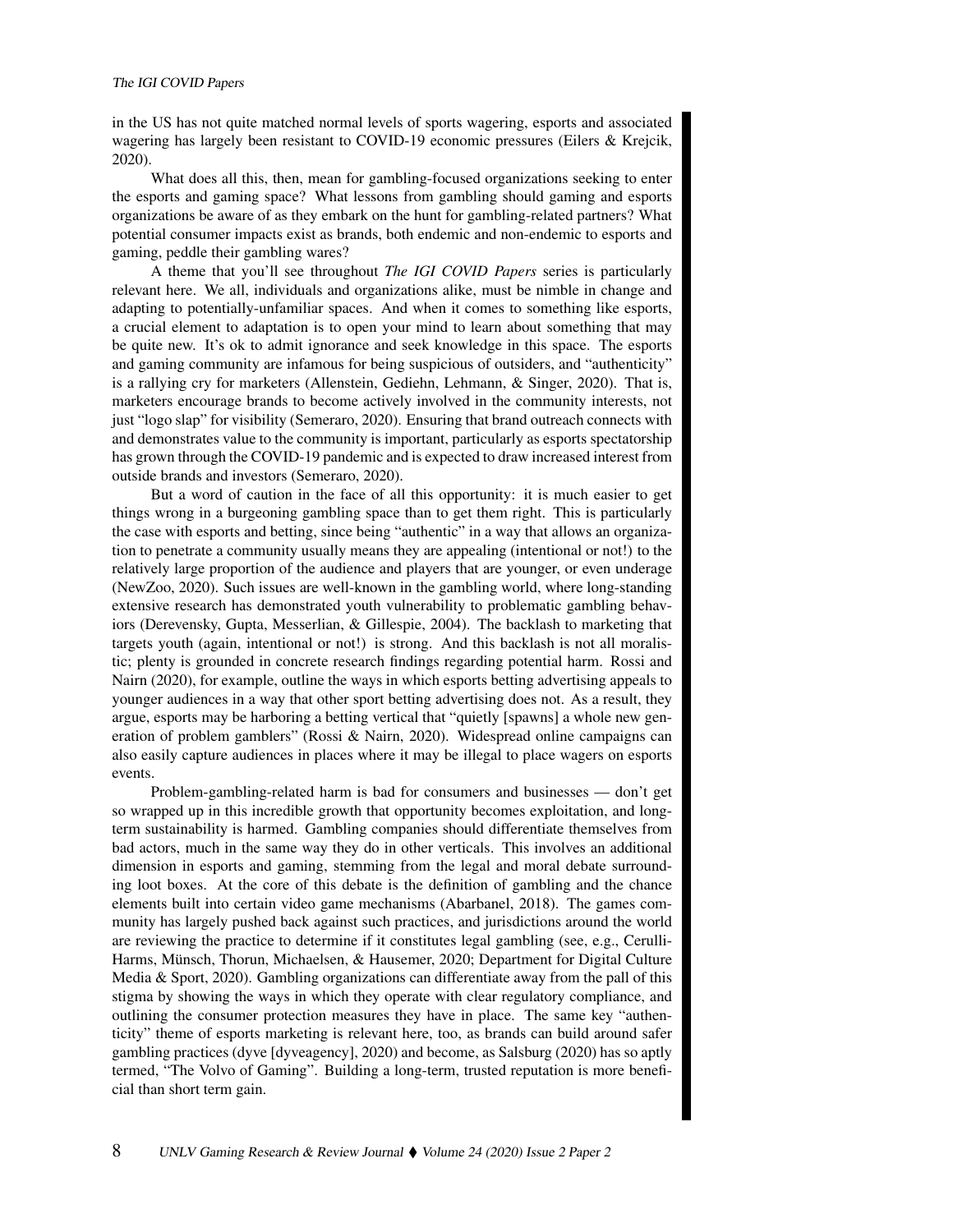The COVID-19 environment was a catalyst in accelerating growth in esports, and brought these coexisting profit prospects and potential harm situations to the forefront of gambling discussions. All that is available at the intersection of esports and betting may seem like endless opportunity, but I urge organizations in pursuit to consider the famous quote from former Nintendo chief executive Satoru Iwata, "Above all, video games are meant to just be one thing: fun for everyone" (Casamassina, 2016). To accomplish this goal, balance in innovation is necessary. The latest, most up to date technologies and platforms can create incredible digital gambling experiences in esports. But don't forget who your consumers are, and how crucial it is to protect them to maintain a fun, sustainable environment.